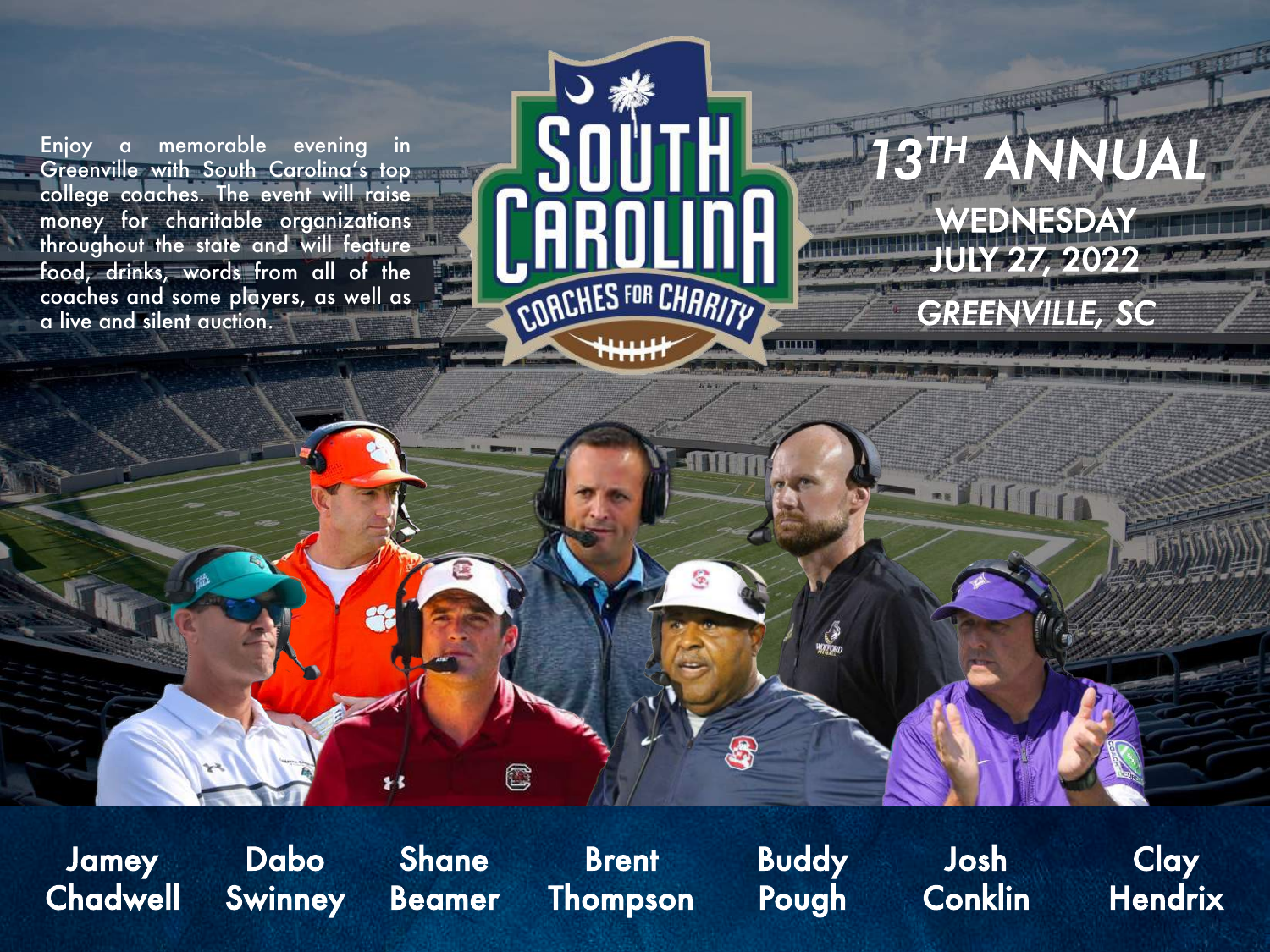

#### SCHEDULE OF EVENTS

6:00 – 7:00pm VIP Reception, Entertainment & Silent Auction

7:00 – 9:00pm Dinner, Program, Coaches' Panel & Live Auction



### **LOCATION**

Younts Conference Center **Furman University** Greenville, South Carolina

# SPONSORSHIP OPPORTUNITIES

## PRESENTING SPONSOR \$10,000

- One table of 12 (with a coach and guest) at the dinner top location
- An additional table of 10 at dinner
- Logo or name listed prominently on SouthCarolinaCoaches.com
- Corporate logo or name on official Event Ticket
- Corporate logo or name on cover of Official Event Program
- One Full-Page Advertisement in the Official Event Program
- Complimentary drinks during event
- Listing in Official Event Program
- Recognition by the Master of Ceremonies

### PLATINUM SPONSOR \$5,000

- One table of 12 (two seats for coach, or VIP, and guest) at the dinner
- Corporate logo or name listed on SouthCarolinaCoaches.com
- One Half-Page Advertisement in the Official Event Program
- Listing in Official Event Program
- Recognition by the Master of Ceremonies

## GOLD SPONSOR \$2,500

- One table of 10 at dinner
- Corporate logo or name listed on SouthCarolinaCoaches.com
- Listing in Official Event Program

### INDIVIDUAL TICKET \$275